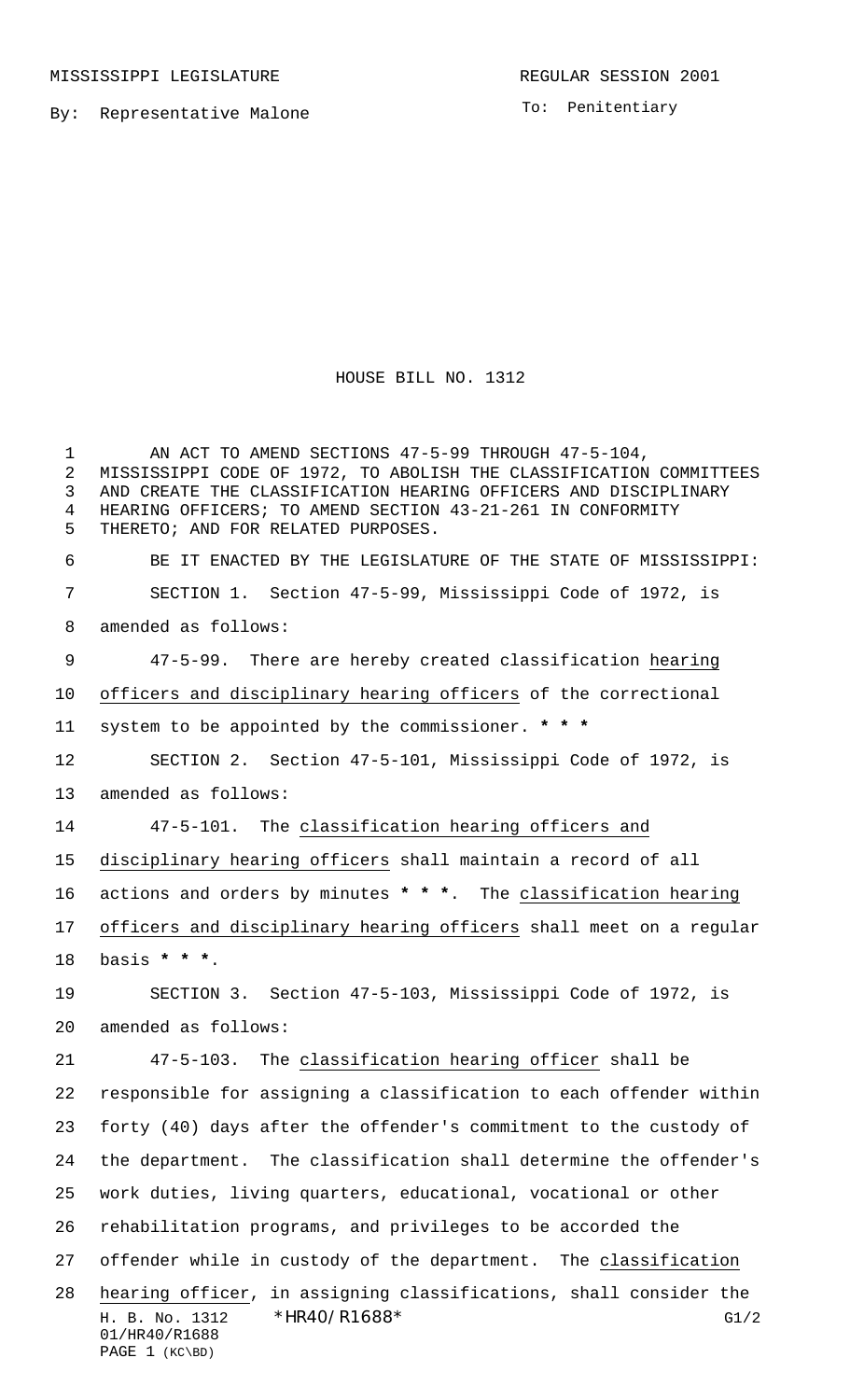offender's age, offense and surrounding circumstances, the complete record of the offender's criminal history including records of law enforcement agencies or of a youth court regarding that offender's juvenile criminal history, family background, education, practical or employment experience, interests and abilities as evidenced by mental and psychological examination and knowledge obtained by the classification hearing officer in personal interview with the offender. The classification hearing officer shall use the above criteria to assign each offender a classification which will serve and enhance the best interests and general welfare of the offender. The classification hearing officer shall provide the State Parole Board with a copy of the classification assigned to each offender in the custody of the department who is eligible for parole.

 **\* \* \*** The classification board, consisting of the commissioner, or designee, deputy commissioner of institutions and the director of offender services may change an action of the 46 classification or disciplinary hearing officer if the board makes a determination that the action of the classification or disciplinary hearing officer was not supported by sufficient factual information. The commissioner, in emergency situations, may suspend the classification of an offender or offenders for a period of not exceeding fifteen (15) days to relieve the emergency situation. The classification of each offender may be reviewed by 53 a classification hearing officer at least once each year. In no case shall an offender serve as a servant in the home of any employee other than authorized by the commissioner.

 The classification board shall establish substantive and procedural rules and regulations governing the assignment and alteration of inmate classifications, and shall make such rules and regulations available to any offender upon request.

 SECTION 4. Section 47-5-104, Mississippi Code of 1972, is amended as follows:

H. B. No. 1312 \*HR40/R1688\* 01/HR40/R1688 PAGE 2 (KC\BD)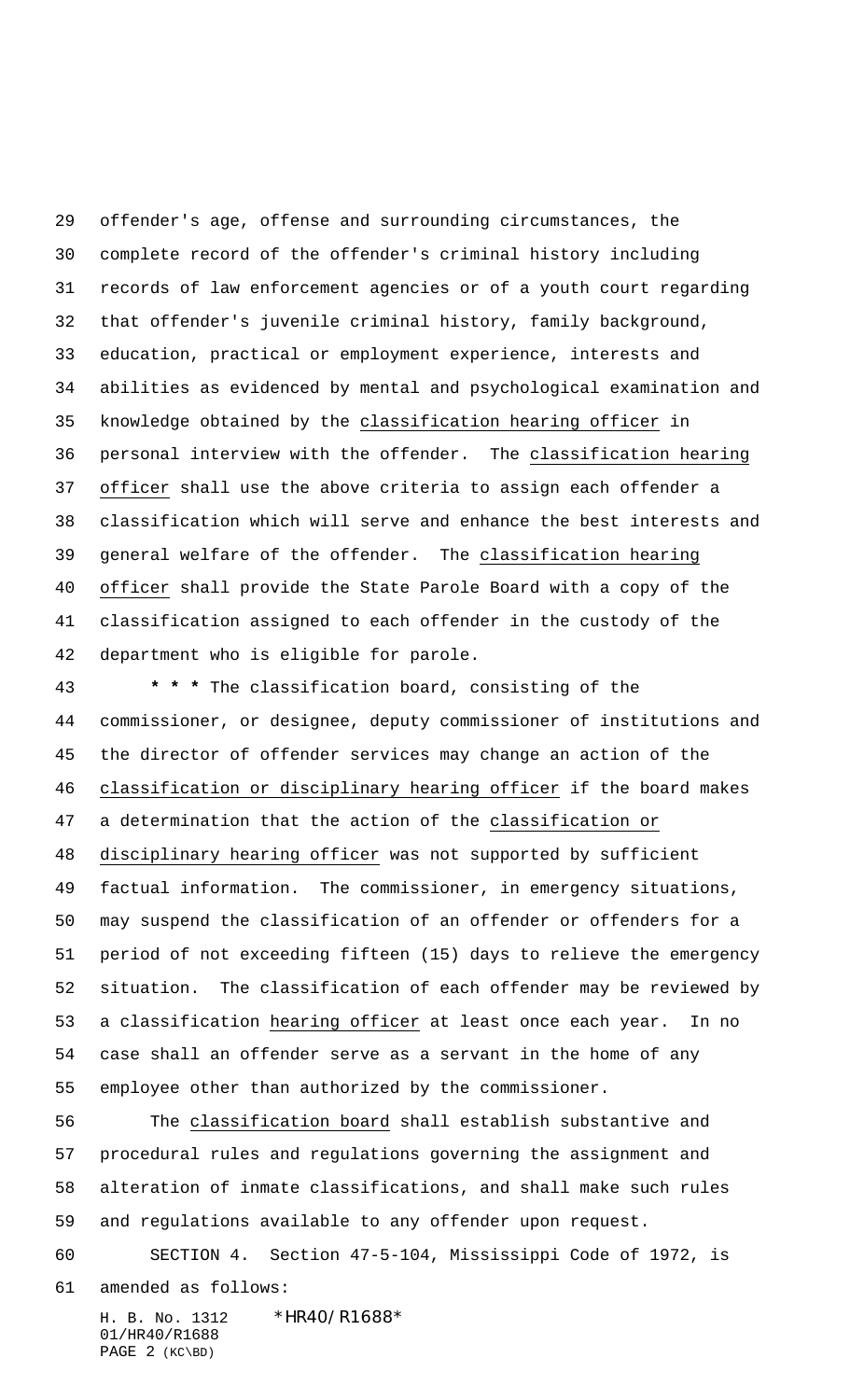47-5-104. The commissioner shall designate individual disciplinary hearing officers to hear evidence and make decisions in all cases where an offender has been issued a rule violation 65 report and is subject to being demoted or having earned time taken away. All proceedings conducted by the disciplinary hearing officer shall be taped and retained for at least three (3) years. The commissioner shall not attend any hearings whereby an offender is subject to be demoted or having earned time taken away. SECTION 5. Section 43-21-261, Mississippi Code of 1972, is amended as follows:

 43-21-261. (1) Except as otherwise provided in this section, records involving children shall not be disclosed, other than to necessary staff of the youth court, except pursuant to an order of the youth court specifying the person or persons to whom the records may be disclosed, the extent of the records which may be disclosed and the purpose of the disclosure. Such court orders for disclosure shall be limited to those instances in which the youth court concludes, in its discretion, that disclosure is required for the best interests of the child, the public safety or the functioning of the youth court and then only to the following persons:

 (a) The judge of another youth court or member of 84 another youth court staff;

 (b) The court of the parties in a child custody or 86 adoption cause in another court;

 (c) A judge of any other court or members of another court staff;

89 (d) Representatives of a public or private agency providing supervision or having custody of the child under order 91 of the youth court;

H. B. No. 1312 \*HR40/R1688\* 01/HR40/R1688 PAGE 3 (KC\BD) (e) Any person engaged in a bona fide research purpose, provided that no information identifying the subject of the records shall be made available to the researcher unless it is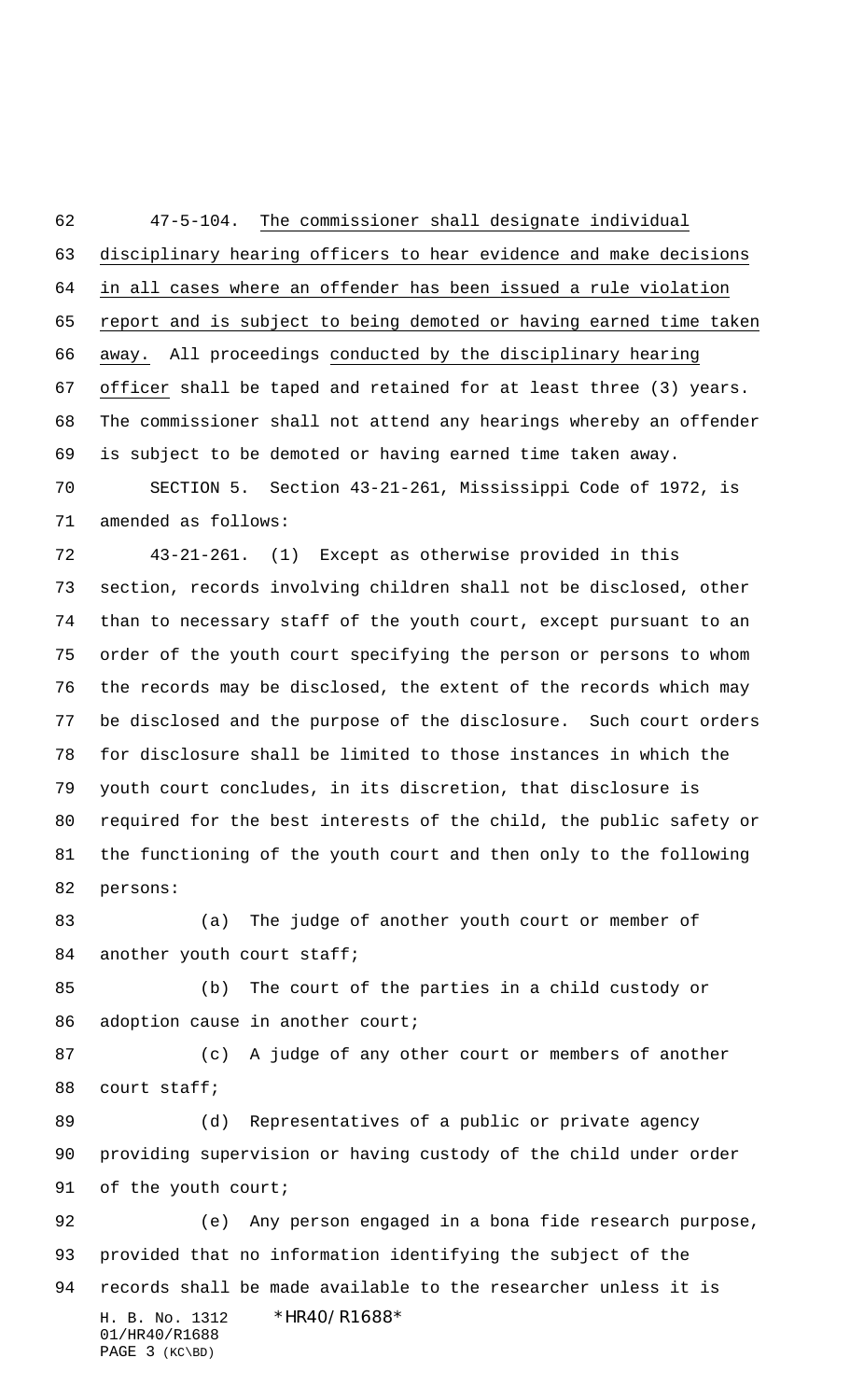absolutely essential to the research purpose and the judge gives prior written approval, and the child, through his or her representative, gives permission to release the information;

 (f) The Mississippi Employment Security Commission, or its duly authorized representatives, for the purpose of a child's enrollment into the Job Corps Training Program as authorized by Title IV of the Comprehensive Employment Training Act of 1973 (29 USCS Section 923 et seq.). However, no records, reports, investigations or information derived therefrom pertaining to child abuse or neglect shall be disclosed; and

 (g) To any person pursuant to a finding by a judge of the youth court of compelling circumstances affecting the health or safety of a child and that such disclosure is in the best interests of the child.

 Law enforcement agencies may disclose information to the public concerning the taking of a child into custody for the commission of a delinquent act without the necessity of an order from the youth court. The information released shall not identify the child or his address unless the information involves a child convicted as an adult.

 (2) Any records involving children which are disclosed under an order of the youth court and the contents thereof shall be kept confidential by the person or agency to whom the record is disclosed except as provided in the order. Any further disclosure of any records involving children shall be made only under an order of the youth court as provided in this section.

H. B. No. 1312 \*HR40/R1688\* (3) Upon request, the parent, guardian or custodian of the child who is the subject of a youth court cause or any attorney for such parent, guardian or custodian, shall have the right to inspect any record, report or investigation which is to be considered by the youth court at a hearing, except that the identity of the reporter shall not be released, nor the name of any other person where the person or agency making the information

01/HR40/R1688 PAGE 4 (KC\BD)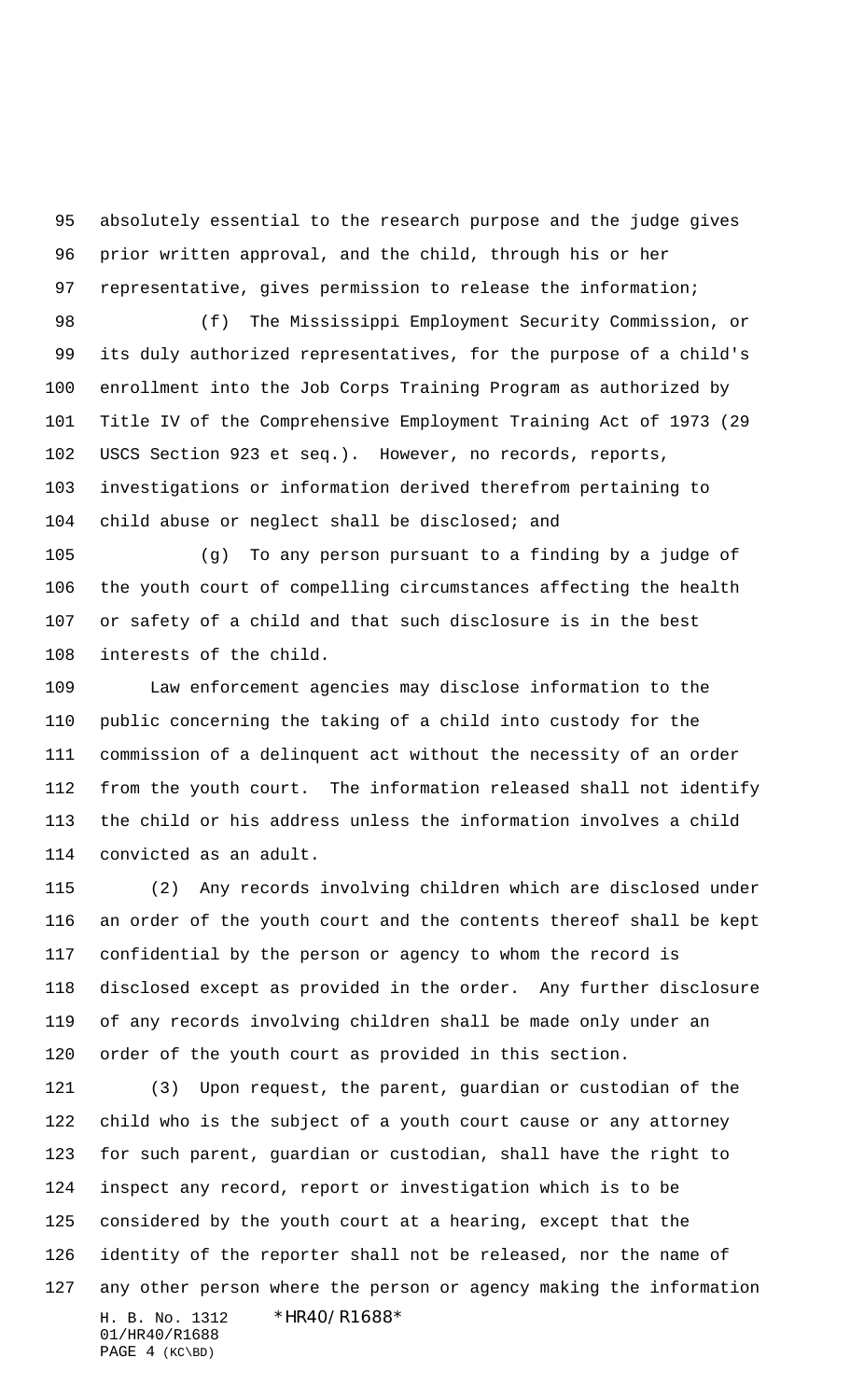available finds that disclosure of the information would be likely to endanger the life or safety of such person.

 (4) Upon request, the child who is the subject of a youth court cause shall have the right to have his counsel inspect and copy any record, report or investigation which is filed with the youth court.

 (5) (a) The youth court prosecutor or prosecutors, the county attorney, the district attorney, the youth court defender or defenders, or any attorney representing a child shall have the right to inspect any law enforcement record involving children.

 (b) The Department of Human Services shall disclose to a county prosecuting attorney or district attorney any and all records resulting from an investigation into suspected child abuse or neglect when the case has been referred by the Department of Human Services to the county prosecuting attorney or district attorney for criminal prosecution.

 (c) Agency records made confidential under the provisions of this section may be disclosed to a court of competent jurisdiction.

 (6) Information concerning an investigation into a report of child abuse or child neglect may be disclosed by the Department of Human Services without order of the youth court to any attorney, physician, dentist, intern, resident, nurse, psychologist, social worker, child care giver, minister, law enforcement officer, public or private school employee making that report pursuant to Section 43-21-353(1) if the reporter has a continuing professional relationship with the child and a need for such information in order to protect or treat the child.

 (7) Information concerning an investigation into a report of child abuse or child neglect may be disclosed without further order of the youth court to any interagency child abuse task force established in any county or municipality by order of the youth court of that county or municipality.

H. B. No. 1312 \*HR40/R1688\* 01/HR40/R1688 PAGE (KC\BD)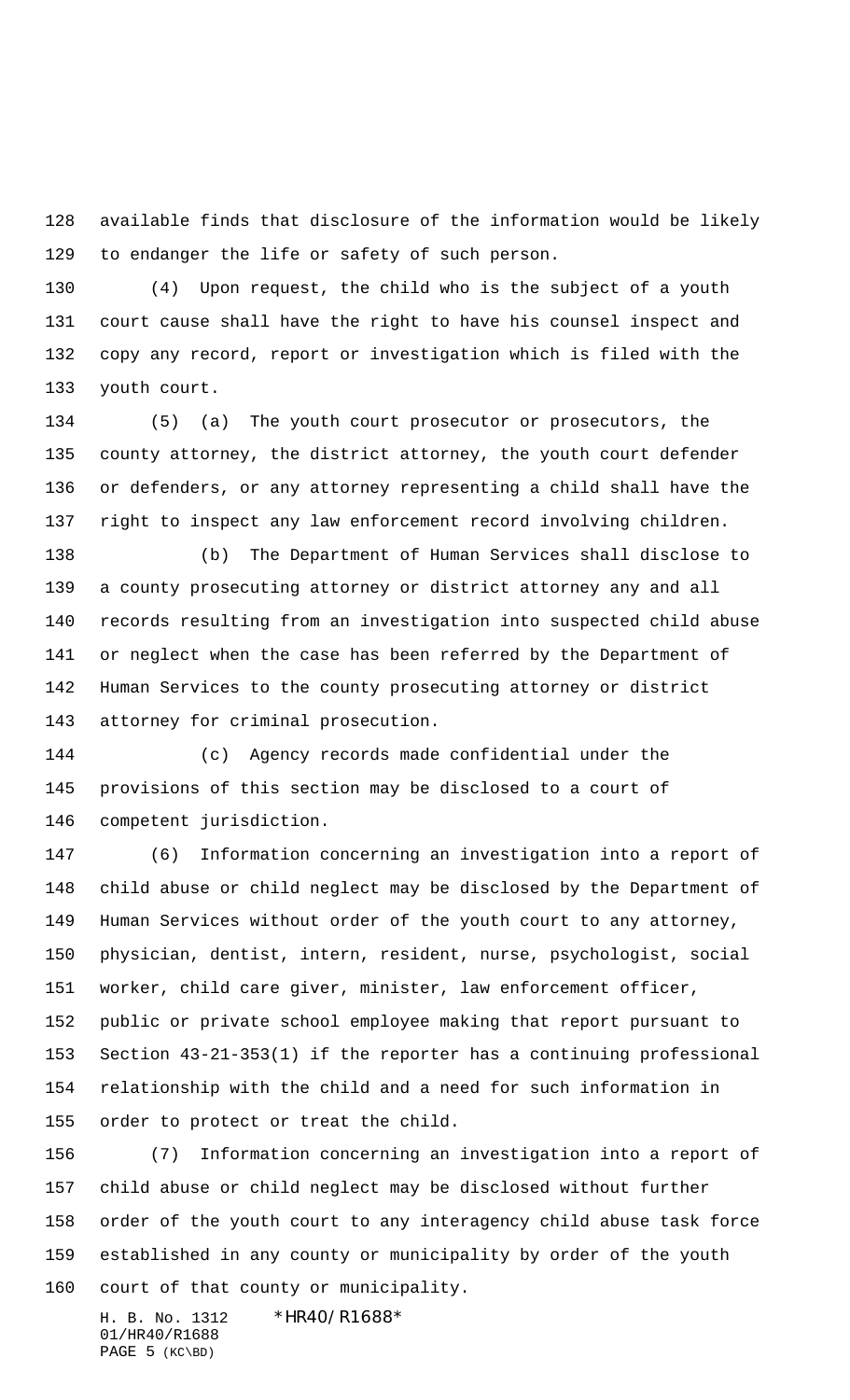(8) Names and addresses of juveniles twice adjudicated as delinquent for an act which would be a felony if committed by an adult or for the unlawful possession of a firearm shall not be held confidential and shall be made available to the public.

 (9) Names and addresses of juveniles adjudicated as delinquent for murder, manslaughter, burglary, arson, armed robbery, aggravated assault, any sex offense as defined in Section 45-33-23, for any violation of Section 41-29-139(a)(1) or for any violation of Section 63-11-30, shall not be held confidential and shall be made available to the public.

 (10) The judges of the circuit and county courts, and presentence investigators for the circuit courts, as provided in Section 47-7-9, shall have the right to inspect any youth court records of a person convicted of a crime for sentencing purposes only.

 (11) The victim of an offense committed by a child who is the subject of a youth court cause shall have the right to be informed of the child's disposition by the youth court.

179 (12) The Classification Board of the State Department of Corrections, as provided in Section 47-5-103, shall have the right to inspect any youth court records, excluding abuse and neglect records, of any offender in the custody of the department who as a child or minor was a juvenile offender or was the subject of a youth court cause of action, and the State Parole Board, as provided in Section 47-7-17, shall have the right to inspect such records when said offender becomes eligible for parole.

 (13) The youth court shall notify the Department of Public Safety of the name, and any other identifying information such department may require, of any child who is adjudicated delinquent as a result of a violation of the Uniform Controlled Substances Law.

H. B. No. 1312 \*HR40/R1688\* 01/HR40/R1688 PAGE (KC\BD) (14) The Administrative Office of Courts shall have the right to inspect any youth court records in order that the number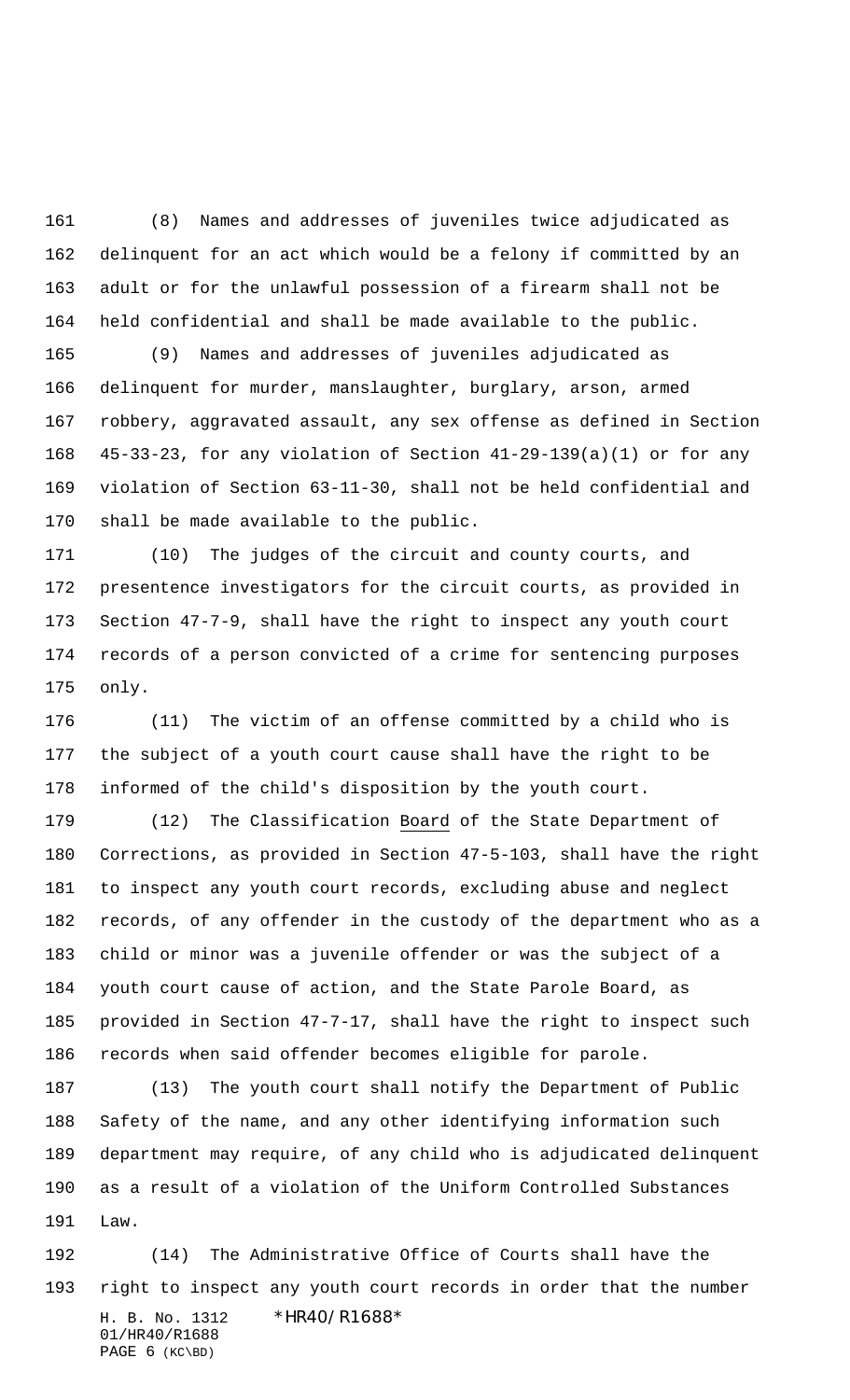of youthful offenders, abused, neglected, truant and dependent children, as well as children in need of special care and children in need of supervision, may be tracked with specificity through the youth court and adult justice system, and to utilize tracking forms for such purpose.

 (15) Upon a request by a youth court, the Administrative Office of Courts shall disclose all information at its disposal concerning any previous youth court intakes alleging that a child was a delinquent child, child in need of supervision, child in need of special care, truant child, abused child or neglected child, as well as any previous youth court adjudications for the same and all dispositional information concerning a child who at the time of such request comes under the jurisdiction of the youth court making such request.

 (16) In every case where an abuse or neglect allegation has been made, the confidentiality provisions of this section shall not apply to prohibit access to a child's records by any state regulatory agency, any state or local prosecutorial agency or law enforcement agency; provided, however, that no identifying information concerning the child in question may be released to the public by such agency except as otherwise provided herein.

 (17) In every case where there is any indication or suggestion of either abuse or neglect and a child's physical condition is medically labeled as medically "serious" or "critical" or a child dies, the confidentiality provisions of this section shall not apply.

H. B. No. 1312 \*HR40/R1688\* 01/HR40/R1688 (18) Any member of a foster care review board designated by the Department of Human Services shall have the right to inspect youth court records relating to the abuse, neglect or child in need of supervision cases assigned to such member for review. (19) Information concerning an investigation into a report of child abuse or child neglect may be disclosed without further order of the youth court in any administrative or due process

PAGE 7 (KC\BD)